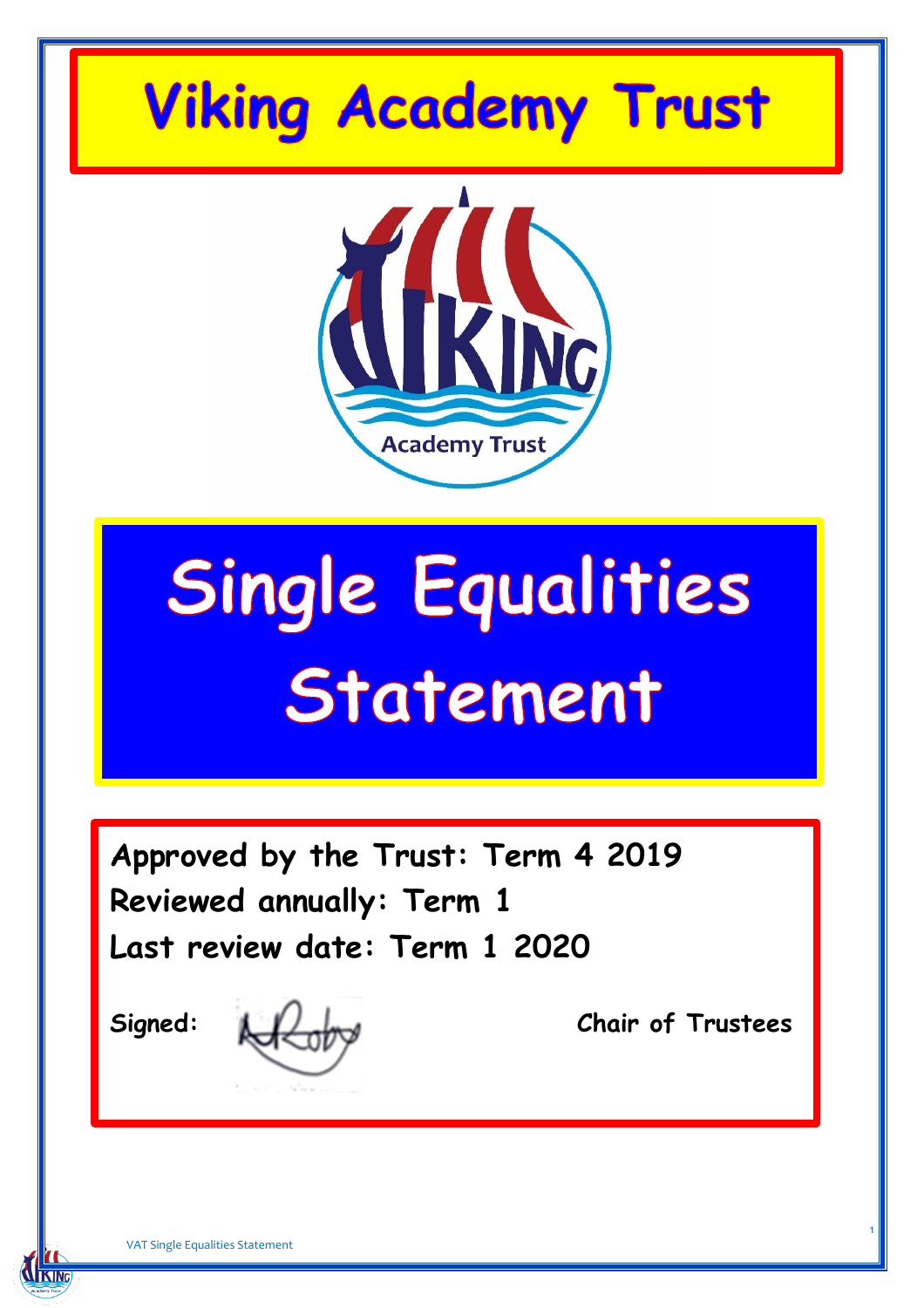**Single Equalities Statement The Viking Academy Trust**

# **'Empower children through education: One Childhood One Chance'**

Schools in the Viking Academy Trust (VAT)

Chilton Primary School Ramsgate Arts Primary School Upton Junior School

This Single Equalities Statement is for the aforementioned schools.

#### **Introduction**

Viking Academy Trust is an inclusive group of schools where we focus on the well-being and progress of every young person and where all members of our community are of equal worth.

We believe that the Equality Act provides a framework to support our commitment to valuing diversity, tackling discrimination, promoting equality and fostering good relationships between people. It also ensures that we continue to tackle issues of disadvantage and underachievement of different groups.

We recognise that these duties reflect international human rights standards as expressed in the UN Convention on the Rights of the Child, the UN Convention on the Rights of People with Disabilities, and the Human Rights Act 1998.

#### **Our approach to equality is based on the following seven key principles:**

- **1. All learners are of equal value**. Whether or not they are disabled, whatever their ethnicity, culture, national origin or national status, whatever their gender and gender identity, whatever their economic/class, whatever their religious or non-religious affiliation or faith background and whatever their sexual orientation.
- **2. We recognize, respect and value difference and understand that diversity is strength.** We take account of differences and strive to remove barriers and disadvantages which people may face, in relation to disability, ethnicity, gender, religion, belief or faith and sexual orientation. We believe that diversity is a strength, which should be respected and celebrated by all those who learn, work and visit here.

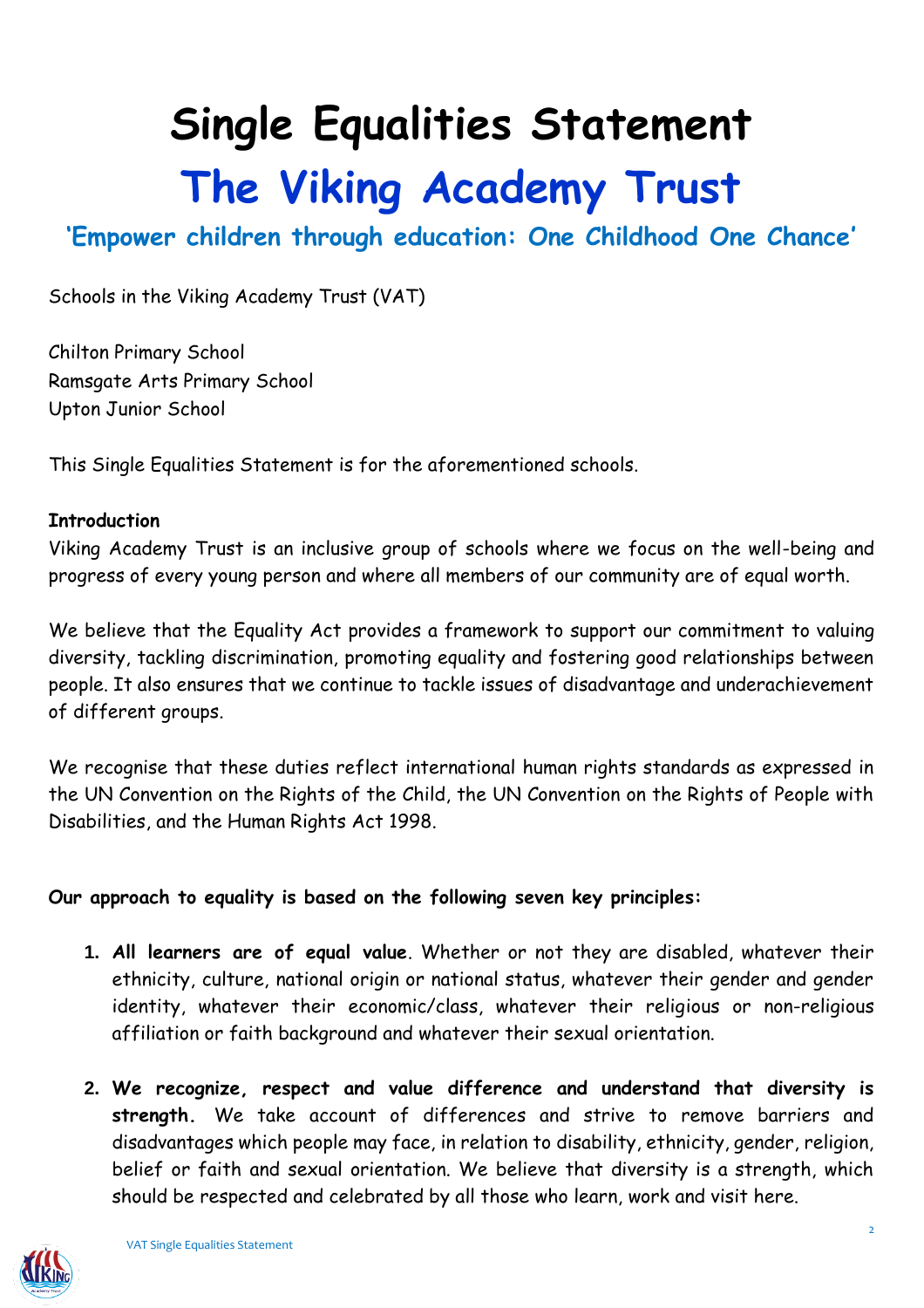- **3. We foster positive attitudes and relationships.** We actively promote positive attitudes and mutual respect between groups and communities different from each other.
- **4. We foster a shared sense of cohesion and belonging.** We want all members of our community to feel a sense of belonging within the Trust and wider community and to feel that they are respected and able to participate fully in the Trust schools life.
- **5. We observe good equalities practice for our staff**. We ensure that policies and procedures benefit all employees and potential employees in all aspects of their work, including in recruitment and promotion, and in continuing professional development.
- **6. We have the highest expectations of all our pupils.** We expect that all pupils can make good progress and achieve to their highest potential.
- **7. We work to raise standards for all pupils, but especially for the most vulnerable**. We believe that improving the quality of education for the most vulnerable groups of pupils raises standards across the whole Trust.

## **The Purpose of the Policy:**

The Equality Act 2010 was introduced to ensure protection from discrimination, harassment and victimisation on the grounds of specific characteristics (referred to as protected characteristics). This means that Academies cannot discriminate against pupils or treat them less favourably because of their sex (gender), race, disability, religion or belief, gender reassignment or sexual orientation.

Age pregnancy, maternity, marriage and civil partnership are also 'protected characteristics' but are not part of the Trusts provisions related to pupils.

The Act requires all public organisations, including Academies, to comply with the Public Sector Equality Duty and two specific duties:

# **The Public Sector Equality Duty or 'general duty':**

*This requires all public organisations, including Academies, to:* 

- *Eliminate unlawful discrimination, harassment and victimisation;*
- *Advance equality of opportunity between different groups;*
- *Foster good relations between different groups.*

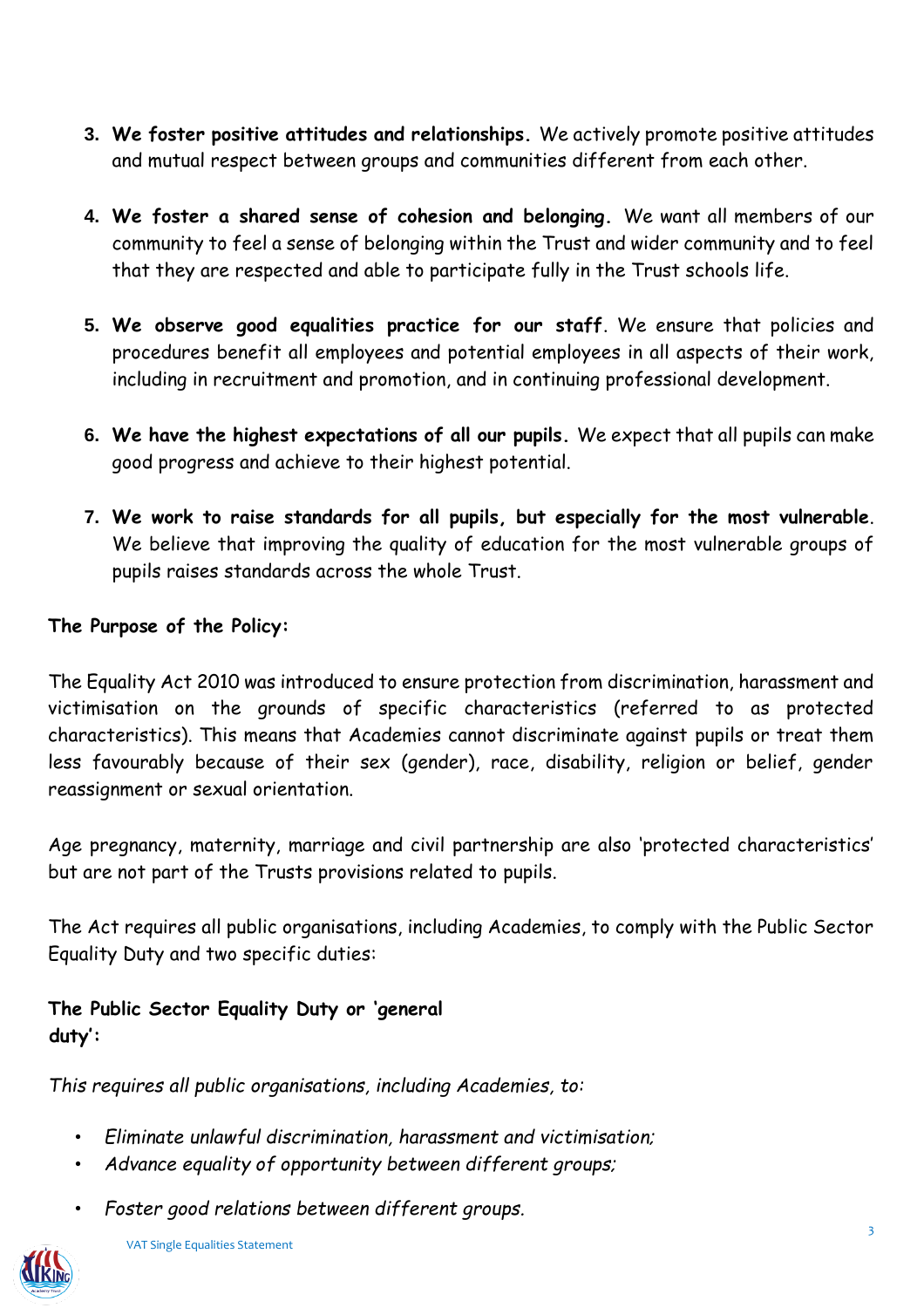## *Two 'specific duties'*

*This requires all public organisations, including academies to:* 

- *Publish information to show compliance with the Equality Duty by April 6th 2012;*
- *Publish Equality objectives at least every four years which are specific and measurable by April 6th 2012.*

This policy describes how the Trust is meeting these statutory duties and is in line with national guidance. It includes information about how the Trust is complying with the Public Sector Equality Duty and also provides guidance to staff and outside visitors about our approach to promoting equality.

# **Appendix 1 is a checklist of key equality considerations**

# **Development of the Policy**

When developing the policy we took account of the DfE guidance on the Equality Act 2010 and also the Ofsted Inspection Framework, which places a strong focus on improving the learning and progress of different groups and on closing gaps in standards.

We note that OFSTED has a statutory duty to report on the outcomes and provision for pupils who are disabled and those who have Special Educational Needs (SEND).

# **What we are doing to eliminate discrimination harassment and victimisation**

We take account of equality issues in relation to admissions and exclusions; the way we provide education for our pupils and the way we provide access for pupils to facilities and services.

- Our admissions arrangements are fair and transparent, and we do not discriminate against pupils by treating them less favourably on the grounds of their sex, race, disability, religion or belief, sexual orientation or gender reassignment.
- The Trust's policy on Behaviour (Rewards, Sanctions and Exclusions) takes full account of the new duties under the Equality Act.
- We closely monitor data on exclusions and absence from the Trust for evidence of overrepresentation of different groups and take action promptly to address concerns.
- We are aware of the Reasonable Adjustment duty for disabled pupils designed to enhance access and participation to the level of non-disabled pupils and stop disabled children being placed at a disadvantage compared to their non-disabled peers.
- We actively promote equality and diversity though the curriculum and by creating an environment which champions respect for all.
- The Executive Headteacher ensures that all appointment panels give due regard to this policy so that no one is discriminated against when it comes to employment, promotion or training opportunities.

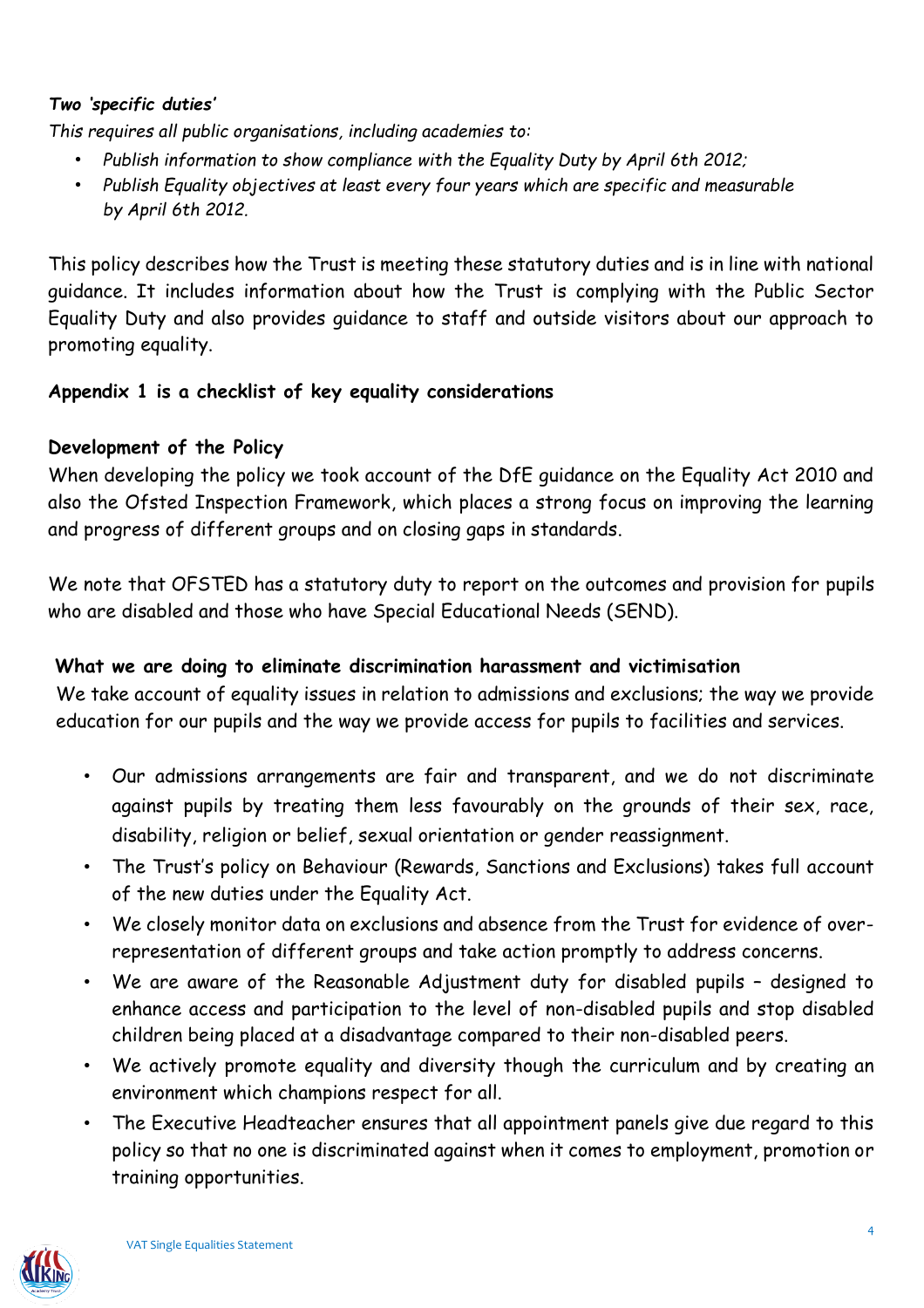• We ensure that those who are affected by a policy or activity are consulted and involved in the design of new policies, and in the review of existing ones. We take seriously the need to consider the equality implications when we develop, adapt and review any policy or procedure and whenever we make significant decisions about the day to day life of the Trust.

## **Addressing prejudice and prejudice based on bullying**

The Trust challenges all forms of prejudice and prejudice-based bullying, which stand in the way of fulfilling our commitment to inclusion and equality:

- Prejudices around disability and special educational needs. Prejudices around race, religion or belief, for example anti-Semitism and Islamophobia, Travellers, migrants, refugees and people seeking asylum;
- Prejudices around gender and sexual orientation, including homophobic and transphobic attitudes.

We keep a record of different prejudice-related incidents and include data regarding the numbers, types and seriousness of prejudice-related incidents in our reports to Viking governance. We review this data termly and take action to reduce incidents.

## **What we are doing to advance equality of opportunity between different groups**

- We have procedures, working in partnership with parents and carers, to identify children who have a disability through our pupil admissions meetings.
- We know the needs of our pupils very well and use data in order to inform our planning and identify targets to achieve improvements.

• We collect data and monitor progress and outcomes of different groups of pupils. Use of this data supports Trust improvement. We take action to close any gaps, for example, for those making slow progress in acquiring age-appropriate literacy and number skills.

Each school within the Trust collects and analyse data on:

- the school population by gender and ethnicity;
- the proportion of pupils identified as having a special educational need and/or disability and by their principal need or disability;
- standards reached by different groups at the end of each key stage:

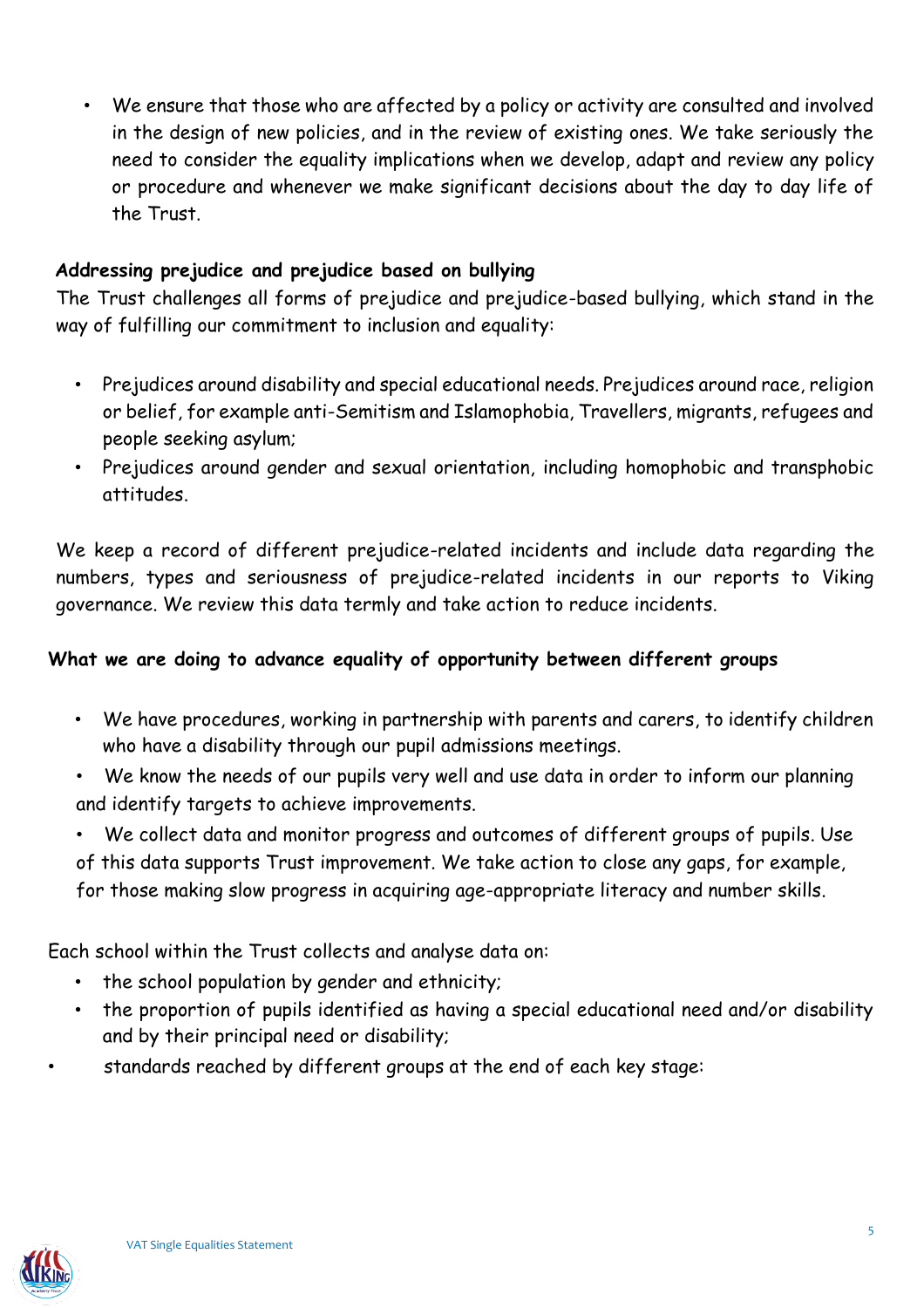- Free School Meals and non-Free School Meals & Pupil Premium
- English as an Additional Language Special Educational Needs
- Looked after Children (ChiC).

We also collect, analyse and use data in relation to attendance and exclusions of different groups.

- We avoid language that runs the risk of placing a ceiling on any pupils' achievement or that seeks to define their potential as learners. We are alert and proactive about the potentially damaging impact of negative language in matters such as race, gender, disability and sexuality. We challenge the use of such language among pupils, parents/carers and visitors to the Trust.
- We use a range of teaching strategies that ensures we meet the needs of all pupils.
- We provide support to pupils at risk of underachieving. We will take positive and proportionate action to address the disadvantage faced by particular groups of pupils with particular protected characteristics, such as targeted support. The actions will be designed to meet the Trust's Equality Objectives.
- We ensure equality of access for all pupils to a broad and balanced curriculum, removing barriers to participation where necessary.
- We implement an Accessibility Plan designed to increase the extent to which pupils with a disability can participate in the curriculum; improve the physical environment and improve the availability of accessible information to disabled pupils.

## **What we are doing to foster good relations**

We prepare our pupils for life in a diverse society and ensure that there are activities across the curriculum that promote the spiritual, moral, social and cultural development of our pupils

- We teach about difference and diversity and the impact of stereotyping, prejudice and discrimination through PSHE, Values weeks and across the curriculum.
- We use materials and resources that reflect the diversity of the Academy Trust, population and local community in terms of race, gender, sexual identity and disability, avoiding stereotyping.
- We promote a whole Trust ethos and values that challenge prejudice based on discriminatory language, attitudes and behaviour.
- We provide opportunities for pupils to appreciate their own culture and celebrate the diversity of other cultures.
- We include the contribution of different cultures to world history.

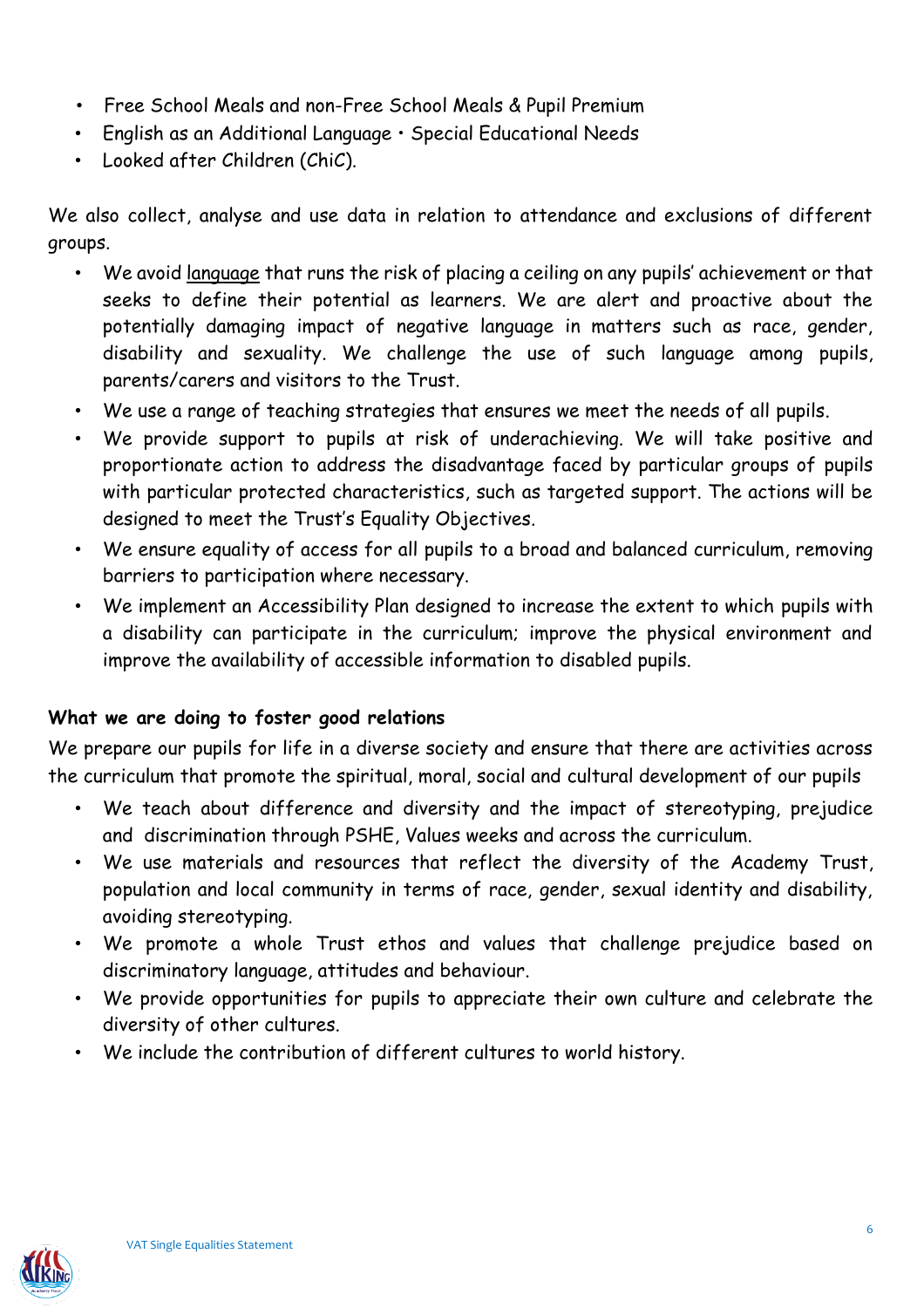- We provide opportunities for pupils to listen to a range of opinions and empathise with different experiences.
- We promote positive messages about equality and diversity through displays, assemblies, visitors, whole school events e.g. Black History Month, Autism Awareness Week etc.
- Positive Action: we will take positive and proportionate action (such as targeted support) to address the disadvantage faced by a particular group of pupils with particular protected characteristics. The actions will be designed to meet the School's Equality Objectives.

## **Other ways we address equality issues**

- We maintain records of all training relating to equalities.
- Our monitoring records include evaluations of aspects of equalities.
- We keep minutes of meetings where equality issues are discussed.
- We have a rolling programme for reviewing all our Trust policies in relation to equalities and their impact on the progress, safety and wellbeing of our pupils.

In order to ensure that the work we are doing on equalities meets the needs of the whole Trust community we:

- review relevant feedback from the annual parent questionnaire, parents' evening, Parent Council
- secure and analyse responses from staff surveys, staff meetings and training events. review feedback and responses from pupils, from the school council, PSHE lessons and whole Trust surveys.
- analyse issues raised in Annual Reviews or reviews of progress on Personalised Provision Maps, Support Plans/Pastoral Support Plans.
- ensure that we secure responses and feedback at Trust meetings and from the Trusts Body's working groups.
- Publishing Equality Objectives: The objectives which we identify represent the Trust's priorities and are the outcome of a careful review of and analysis of data and other evidence. They also take into account national and local priorities and issues.
- We evaluate our success in meeting the Public Service Equality Duties by the extent to which we **achieve improved outcomes** for the different groups.

# **Publishing information and disseminating the policy**

• This Single Equality Policy along with the Equality Objectives are available on each of the Trust's schools' website or as a paper copy in each of the offices.

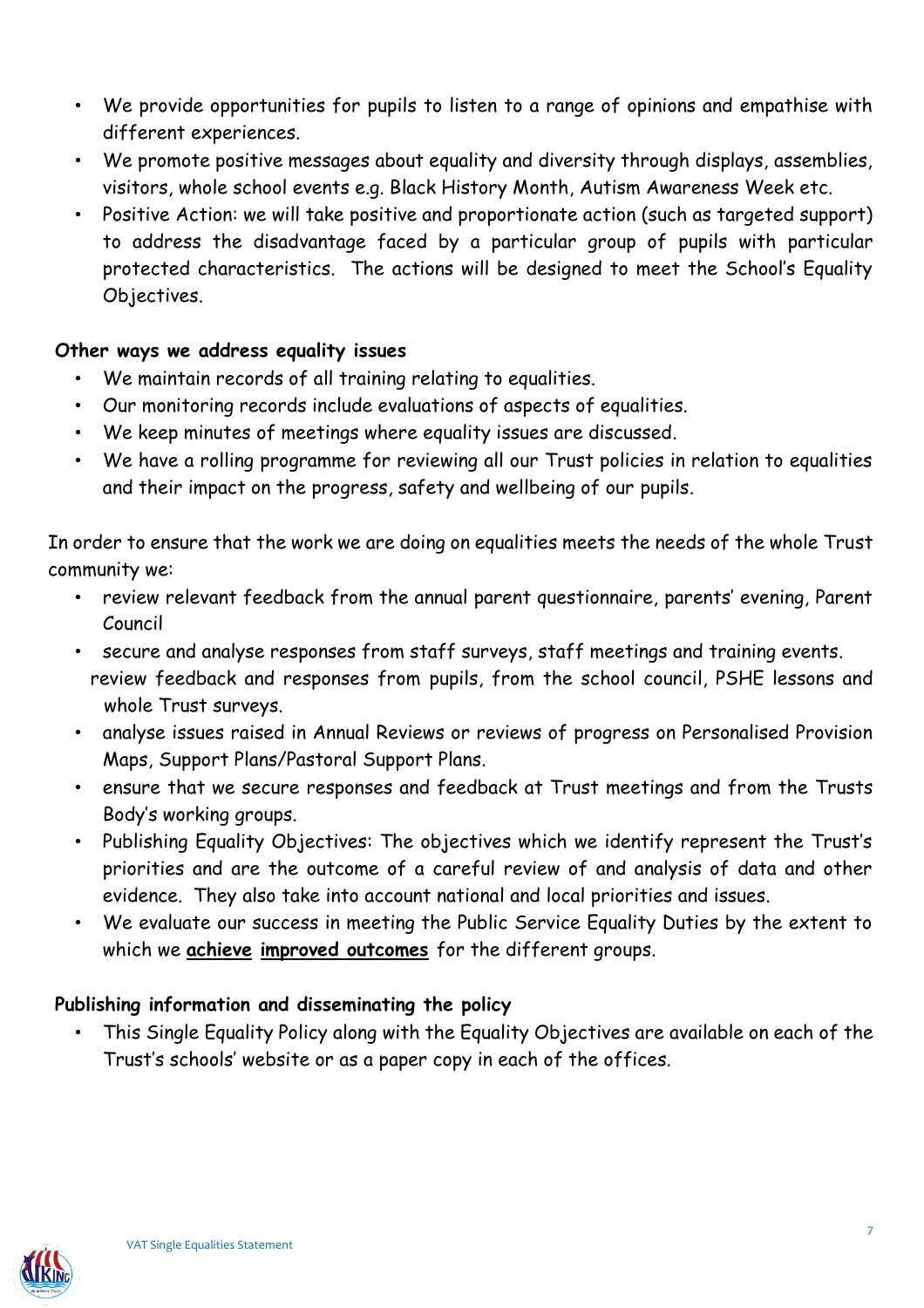# **Our Equality Objectives for 2020-2024 are:**

- Ensure that all staff are given clear progressions for leadership and professional development, so that the VAT Trust-wide & individual school Leadership Teams are representative of the wider school teams.
- To ensure children with SEND continue to make good rates of progress.
- Identify and reduce barriers to learning and participation for vulnerable groups.
- Educate all about discrimination and prejudice and promote a harmonious environment.
- Strive for all pupils, regardless of ethnicity, age, gender to achieve the highest possible standards in their learning and make good progress.

We review and update our equality objectives every two years and report annually to the Board of Trustees on progress towards achieving them. We involve and consult staff, pupils, all members of Governance and parents and carers.

We publish an evaluation of the success in meeting these objectives for parents and carers, on each of the Trust schools websites as part of School Improvement Plan review.

#### **Roles and responsibilities**

We expect all members of the Trust community and visitors to support our commitment to promoting equalities and meeting the requirements of the Equality Act. We will provide training, guidance and information to enable them to do this.

#### **The Board of Trustees**

The Board of Trustees is responsible for ensuring that the Trust complies with legislation, and that this policy and its related procedures and action plans are implemented.

Every committee keeps aspects of the Trust's commitment to the Equality Duty under review, for example, in terms of standards, curriculum, admissions, exclusions, personnel issues and the Trusts environment. Trustees review the Equality Policy annually and evaluate the success of the Academy's equalities work taking account of quantitative evidence (e.g. data) and qualitative evidence (e.g. surveys).

## **Executive Headteacher and Senior Leadership team**

The Executive Headteacher is responsible for implementing the policy; for ensuring that all staff are aware of their responsibilities and are given appropriate training and support; and for taking appropriate action in any cases of unlawful discrimination.

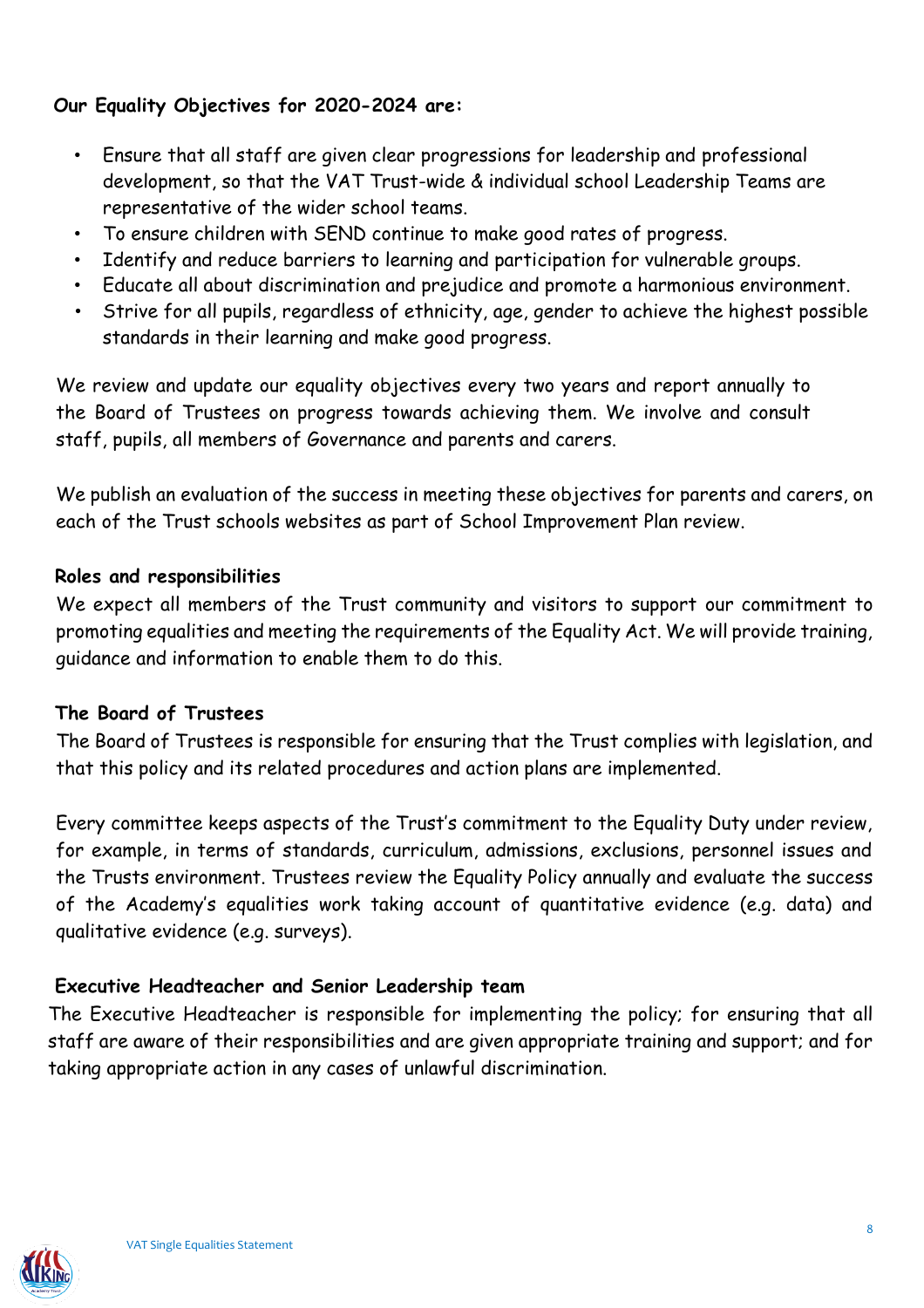Heads of schools or senior member of staff have day-to-day responsibility for co-coordinating implementation of the policy and for monitoring outcomes. S/he will have expert and informed knowledge of the Equality Act.

# **Teaching, Support and Operational Staff**

All teaching, support and operational staff will

- promote an inclusive and collaborative ethos in their classroom; challenge prejudice and discrimination;
- deal fairly and professionally with any prejudice-related incidents that may occur;
- plan and deliver curricula and lessons that reflect the Trust's principles, for example, in providing materials that give positive images in terms of race, gender and disability;
- maintain the highest expectations of success for all pupils;
- support different groups of pupils in their class through differentiated planning and teaching, especially those who may (sometimes temporarily) find aspects of Trust schools learning difficult;
- keep up-to-date with equalities legislation relevant to their work.

We will provide training and guidance on equalities for all staff new to the Trust as part of the induction procedure. We will go through the principal expectations and duties of the Equality Act at a whole staff meeting at the start of the Academic year.

#### **Visitors, including parents**

All visitors to the Trust, including parents and carers are expected to support our commitment to equalities and comply with the duties set out in this policy. We will provide guidance and information in newsletters to enable them to do this.

#### **Pupils**

All pupils are expected to support our commitment to equalities and comply with the duties set out in this policy. We will provide guidance and support to enable them to do this.

## **Equal Opportunities for Staff**

This section deals with aspects of equal opportunities relating to staff. We are committed to the implementation of equal opportunities principles and the monitoring and active promotion of equality in all aspects of staffing and employment.

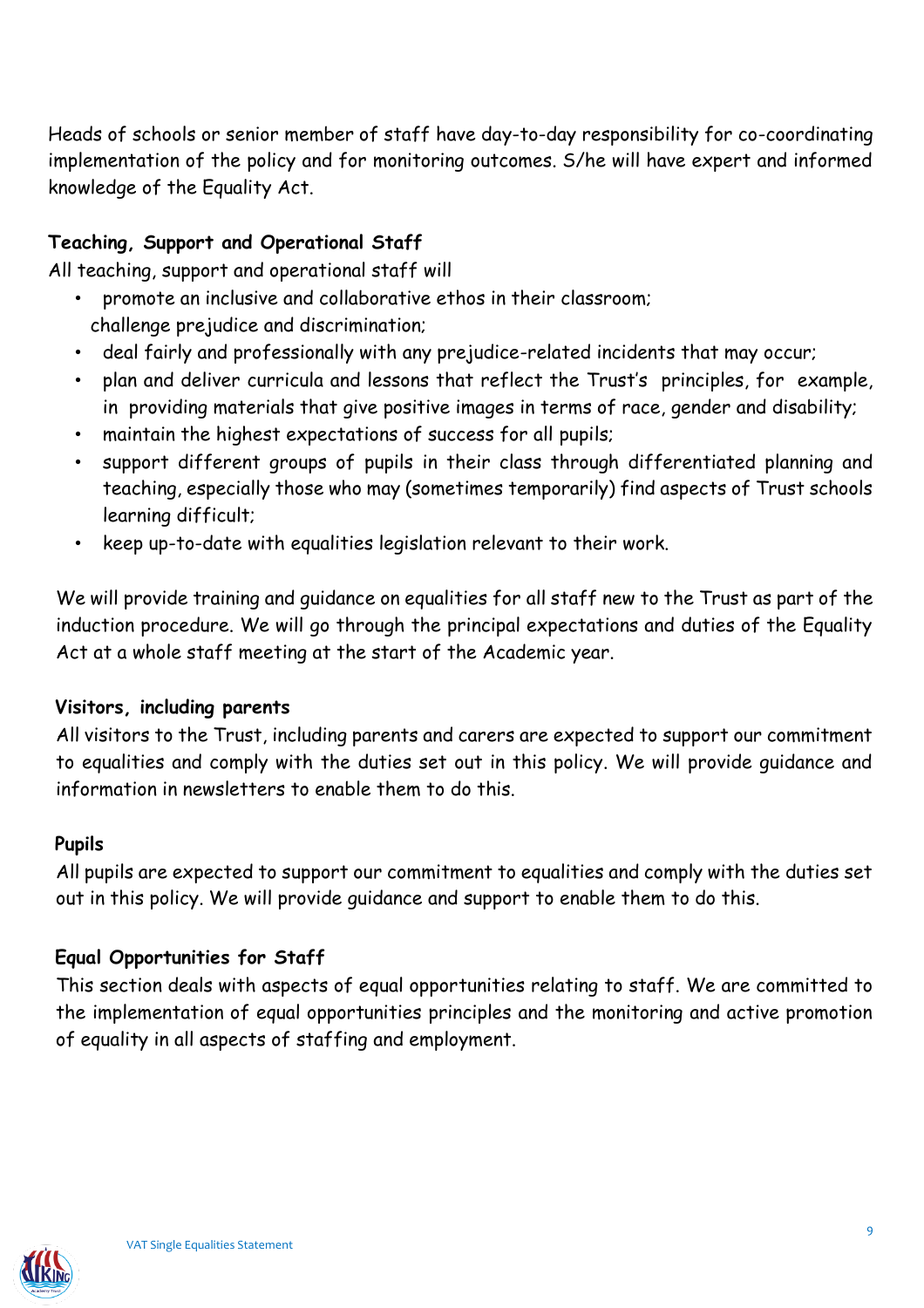- All staff appointments and promotions are made on the basis of merit and ability and in compliance with the law.
- We ensure that wherever possible the staffing of the Trust reflects the diversity of our community.
- As an employer we strive to ensure that we eliminate discrimination and harassment in our employment practice and actively promote equality across all groups within our workforce.
- We respect the religious beliefs and practices of all staff, pupils and parents, and comply with reasonable requests relating to religious observance and practice.
- We ensure that all staff, including support and administrative staff, receives appropriate training and opportunities for professional development, both as individuals and as groups or teams.

# **Complaints**

Complaints arising from the operation of this policy will be dealt with in line with the Trust's Complaints Policy.

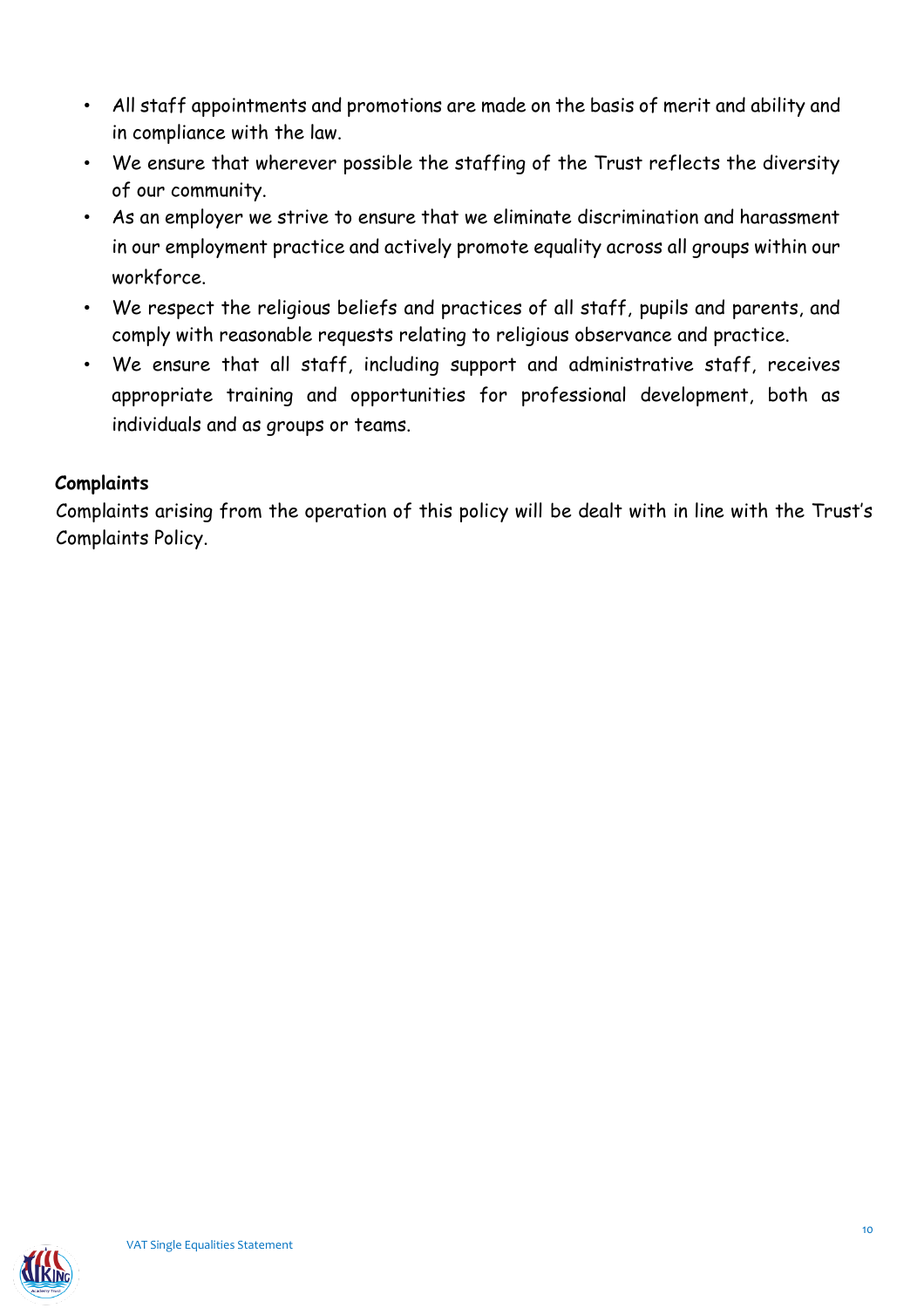## **Appendix One**

#### **Check list for Trust staff and governors**

- Each school within the Trust collects information on race, disability and gender with regards to both pupils and staff, e.g. student achievement, attendance, exclusions and staff training.
- This information is used to inform the policies, plans and strategies, lessons, additional support, training and activities the Trust provides. The Equality Policy and Plan and Objectives have been shaped by the views, input and involvement of staff, parents, Trustees, pupils and other stakeholders.
- Each school within the Trust analyses pupil achievement in terms of progress and standards for different groups and takes action when there trends or patterns indicate a need.
- The Trust sets Equality Objectives to improve outcomes for vulnerable pupils and monitors progress on reaching these objectives.
- A senior member of staff has responsibility for coordinating the implementation of the policy and monitoring outcomes.
- The Trust ensures that all staff understand and implement the key requirements of the Equality Policy.
- The Academy ensures that visitors to the Trust understand and follow the key requirements of the Equality Policy.
- The curriculum includes opportunities for all pupils to understand and celebrate diversity and difference.
- All groups of pupils are encouraged to participate in Trust life and make a positive contribution, e.g. through class assemblies and the Pupil Council.
- The Trust monitors bullying and harassment of pupils in terms of difference and diversity (i.e. different groups) and takes action if there is a cause for concern.
- Visual displays and multi-media resources reflect the diversity of the Trust community.
- Minority ethnic, disabled and both male and female role models and those of vulnerable groups are promoted positively in lessons, displays, discussions and class assemblies.
- The Trust takes part in annual events such as Black History Month, Autism Awareness Week, to raise awareness of issues around race, disability and gender.
- The Trust environment is increasingly accessible to pupils, staff and visitors to the Trust schools.